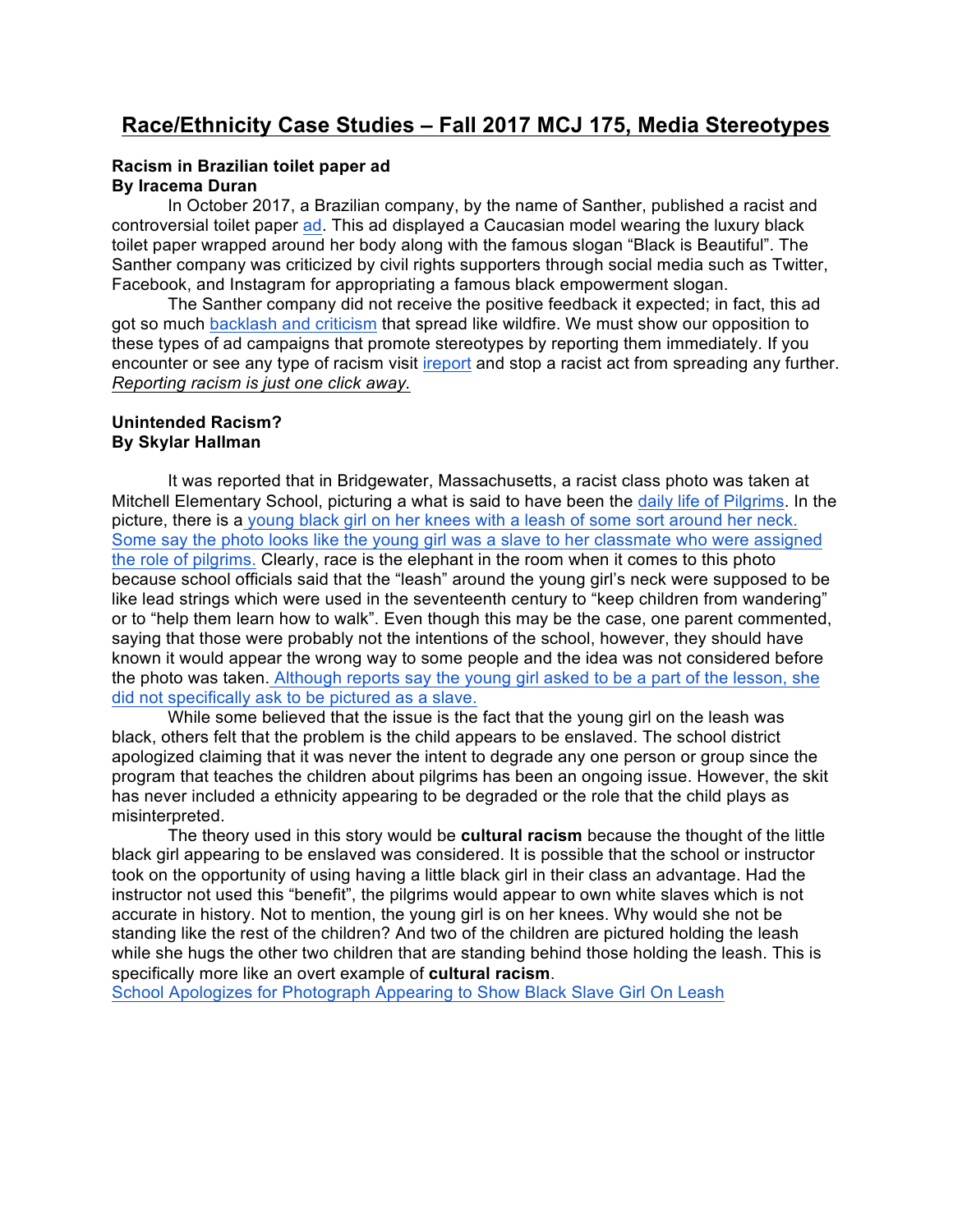### **Does the Color of Your Skin Keep You from an Equal Education? By Audrey Maze**

Recently Stephanie McKellop, a teacher from the University of Pennsylvania, admitted to only calling on white men if she has to. McKellop is now undoubtedly under investigation to see if her style of teaching is discriminatory. As a student who is paying for an education, you should never have to worry that the color of your skin may keep you from getting to participate in class, especially in today's culture that is so focused on race, gender, and cultural issues.

This incident is a prime example of stereotyping and racism. McKellop's style of teaching is discriminatory because she is purposely not choosing on students to participate, solely based on the color of their skin. Teachers are paid to teach, students pay to get taught, and that most definitely includes getting to speak your thoughts in class.

# **African Americans Can't Fly By Nina Lee**

On October 24<sup>th</sup>, 2017, the National Association for the Advancement of Colored People, also known as NAACP, reported incidents where blacks were forced off their flights by American Airline employees. The NAACP is an organization that strives to eliminate racial discrimination and bring equality to all people no matter their race. This organization warned black travelers about flying with American Airlines due to the multiple incidents that have occurred, relating to African Americans who were mistreated and removed from the plane for being black. One of the incidents that the NAACP recorded was when Rev. William Barber, an African American civil rights leader, was taken off an American Airline flight because he responded to a derogatory remark from two white individuals. Another incident was when Tamika Mallory, an African American woman, complained to a travel agent about her seat being changed without her consent. This led her to being scolded by the pilot and resulted in her getting kicked off the plane. In both of these incidents, both individuals were kicked off the plane and mistreated because they were black, but if they had been white, the outcome of the situation might have been different.

The NAACP highlights these incidents to raise awareness that individuals should speak up for themselves and exercise their first amendment. Had these individuals not spoken up about their incident, awareness of racism and discrimination with American Airlines would not have been highlighted and blacks would be continuously mistreated by America Airline employees. If you're affected by a similar incident on your flight with American Airline you can report the incident to the NAACP, or for further information on this organization, you can visit the NAACP website or find a local place in your area.

# **L'Oreal's First Trans-Model Fired After Calling Out White America's Racism and Privilege By Easton Kerby**

### **What happened?**

Just days after making history with the L'Oreal company, transgender model Munroe Bergdorf was let go from the brand after posting comments on Facebook calling out America's "white racism" and blindness to the issue. Bergdorf was hired onto the L'Oreal True Match Foundation campaign, which was targeted at celebrating both diversity in skin tones, as well as appreciating the diversity in all people. As both a woman of color and a trans-woman, Bergdorf was perfect as a representative of the True Match campaign.

However, a few days after the announcement of her participation in this campaign, Bergdorf posted the comments: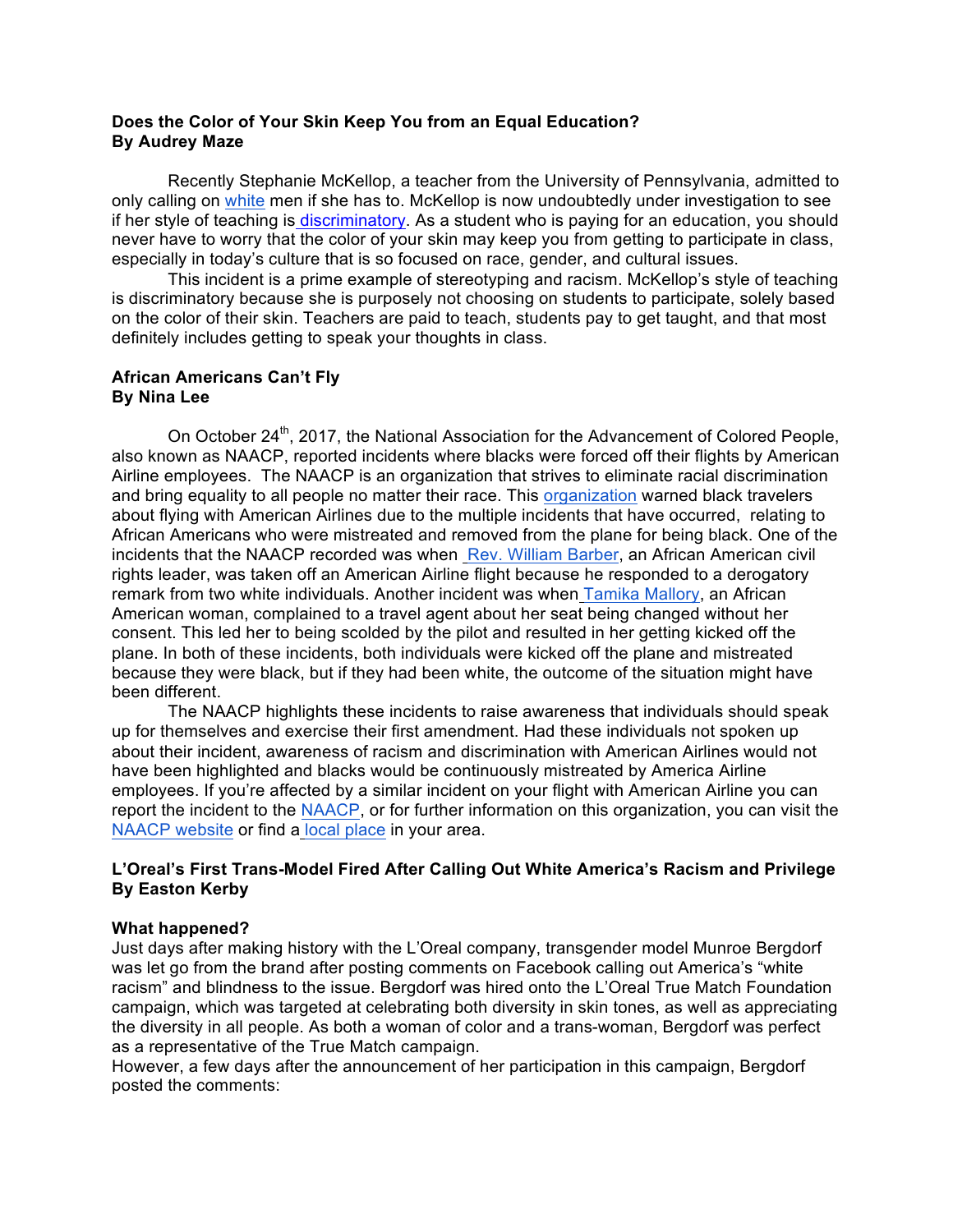"Honestly I don't have energy to talk about the racial violence of white people any more. Yes ALL white people.. Because most of ya'll don't even realize or refuse to acknowledge that your existence, privilege and success as a race is built on the backs, blood and death of people of color. Your entire existence is drenched in racism," Bergdorf continued, "Come see me when you realize that racism isn't learned, it's inherited and consciously or unconsciously passed down through privilege," she added. "Once white people begin to admit that their race is the most violent and oppressive force of nature on Earth… then we can talk."

# **Fighting Racial Stereotypes with Racism?**

Bergdorf stated her comments were targeted at the protests and riots in Charlottesville Virginia, after many white nationalist hate groups including the "American Nazis" and the KKK were protesting. Although this is the first occurrence of these parties publicly speaking out about their beliefs since the civil rights era, America's racism and white privilege has still been apparent in the decades following civil rights. In fact, it is still apparent today.

### **BUT WAIT.**.

Bergdorf, who states to stand for equality and understanding of all races, decided to make a comment stating ALL white people are racist? Is that not a racist comment in itself? Media stereotypes of all races lead media audiences to form racial biases and stereotypes from the news we watch, television and movies, music, and many more outlets. However, as audiences, we look towards public figures, activists, and leaders to sway how we feel or think about whether these stereotypes are true or false. According to the Racial Formation Theory, American society falls into this "white racial frame" where racial stereotypes, racial narratives, racial images, languages, and racialized behaviors are used to discriminate in order to show white people in a more positive portrayal. We see this many times in media to the point where it is almost normalized, as white hate groups were normalized in these protests by President Donald Trump as "fine people". Due to this normalization, Bergdorf used her platform to call out this systematic racism, but did she go about it the right way? Bergdorf stated her comments were taken out of context and is now calling for the boycott of L'Oreal products.

Interested in knowing more? Click here.

# **FALSE HOPE FOR DREAMERS**

By Luis Vargas-Rosas

On September 5, 2017, the Trump Administration decided to terminate DACA. What is DACA? It is a program that was created by Former President Barack Obama which was meant to protect Dreamers. These so called Dreamers are individuals who came into the United States illegally as minors to live a better life. We all know that President Trump is tough on immigration therefore, I believe that this can be the reason why he decided to put an end to DACA. How many DACA recipients are affected? According to the article approximately 800,000 minorities are affected by the termination of DACA. This means that everything that the Dreamers ever hoped for is now gone. Whoever knew that an executive order which is a written piece of paper had the ability to judge the faith of a future generation. Let's put ourselves in the shoes of a DACA student or any student which is imagine going to school in a foreign country in hopes of one day getting a better job and giving your parents and yourself a better way of living, but that program that guaranteed you a future by protecting you from immigration is now terminated.

Ending DACA was a race related issue since the majority of the DACA recipients are Latinos, which make up 84 percent of the total DACA recipients whereas 9 percent are Asians, 2 percent are Black and the other make up 2 percent. If the majority of DACA recipients were White or Asian, then President Trump's Administration would have taken a different course of action instead of terminating it. Since President Trump decided to put an end to DACA this gives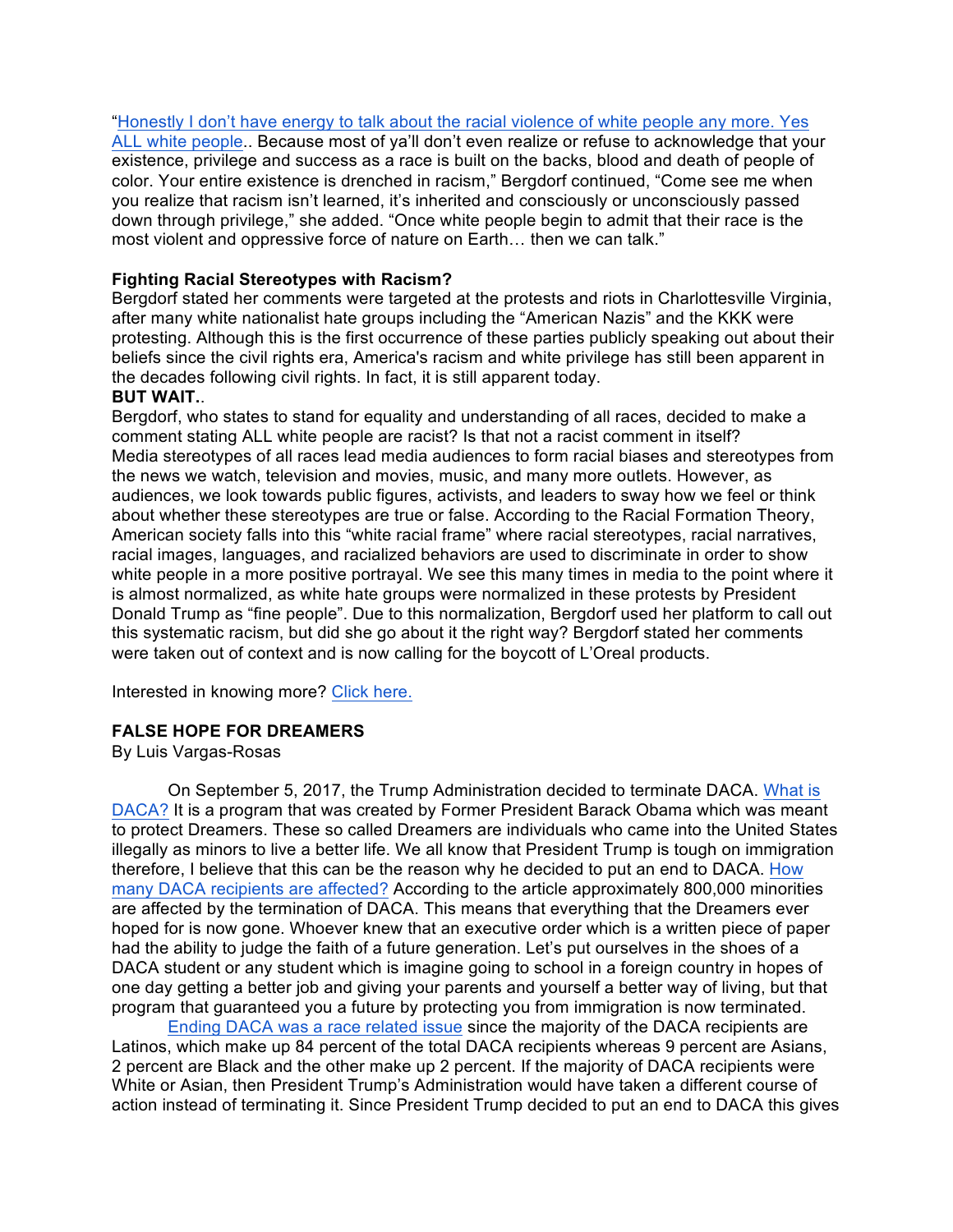the impression that this is a race related issue due to the statistics showing that the majority of DACA recipients are Latinos and not the other way around such as Whites. The majority of people affected by President Trump's decision are people of color and we all know that his main focus during his presidential campaign was about constructing a wall and have more control over immigration.

The Racial Formation Theory can apply to this issue since there are DACA students who view non DACA student differently since the DACA students are getting their right to get a higher education abridged by the government. Even though some DACA and non DACA students are the same race they still view each other differently since one has an advantage which is not being affected by DACAs termination whereas the other ones are affected by DACAs termination. For example, one of my friends is a Latino DACA recipient and ever since President Trump's administration announced that it would terminate DACA my friend has been excluding himself from us and has lost hope in continuing with his education. Imagine there's a pyramid and all the students are at the top, but ever since the termination of DACA it has caused society to put DACA students at the bottom of the pyramid since their chances of graduating from a university are slim whereas non DACA students are at the top of the pyramid since they aren't affected by DACA. Overall, this issue has caused students and DACA students of the same race to view each other differently in society.

### **Eminem stands up for the black community and political issues during the BET Awards By Rigoberto Fuentes**

On October 10, 2017, Marshall Mathers (best known as Eminem) released a freestyle rap about President Donald Trump during his performance on the BET awards. Eminem's heated freestyle rap acknowledge the disruptive race divisions happening in the U.S. It also, targeted Trump's slow response to the hurricanes Irma and Maria, his disruptive remarks to NFL players, and his failure to approach the white supremacist's actions.

Eminem's freestyle had a strong impact on the black community because of the BET platform he used. As a white individual in the rap industry, Eminem stood up to represent the black community and Reginald Reggie Noble best known as Redman supported and gave thanks to Eminem for the statements he gave in his rhymes (Redman reacts to Eminem). Redman says "He used his platform as a white artist to stand up for us!" Redman states that Eminem used his power as a white individual to make a statement on BET a prominent television network targeting African American audiences, it was not obligated for him to do so but choose to stand for them.

Eminem also challenges his fans to choose sides, when he rapped, "And any fan of mine who's a supporter of his, I'm drawing in the sand a line, you're either for or against, and if you can't decide who you like more and you're split on who you should stand besides, I'll do it for it for you with this. F--- you." Eminem statement ends with a note telling his own fans to choose to stand with him or with Donald Trump. Essentially, he chooses for them raising his middle finger and yelling "Fuck You."

### **Racism Condoned: Trump's Failure to Condemn White Supremacists By Soren Laney**

 During the first couple weeks of August of 2017, white supremacists, white nationalists, neo-Nazis, and Klansmen came together in Charlottesville, Virginia, to protest the removal of a Confederate statue of Robert E. Lee. This event became known as the Unite the Right rally. At the peak of these protests on the 12<sup>th</sup> of August, a car slammed into a group of minority protesters who were at the rally to challenge white supremacists.

In response to this shocking action, which was spawned by sick, racist ideals, President Donald Trump made a statement denouncing "this egregious display of hatred, bigotry, and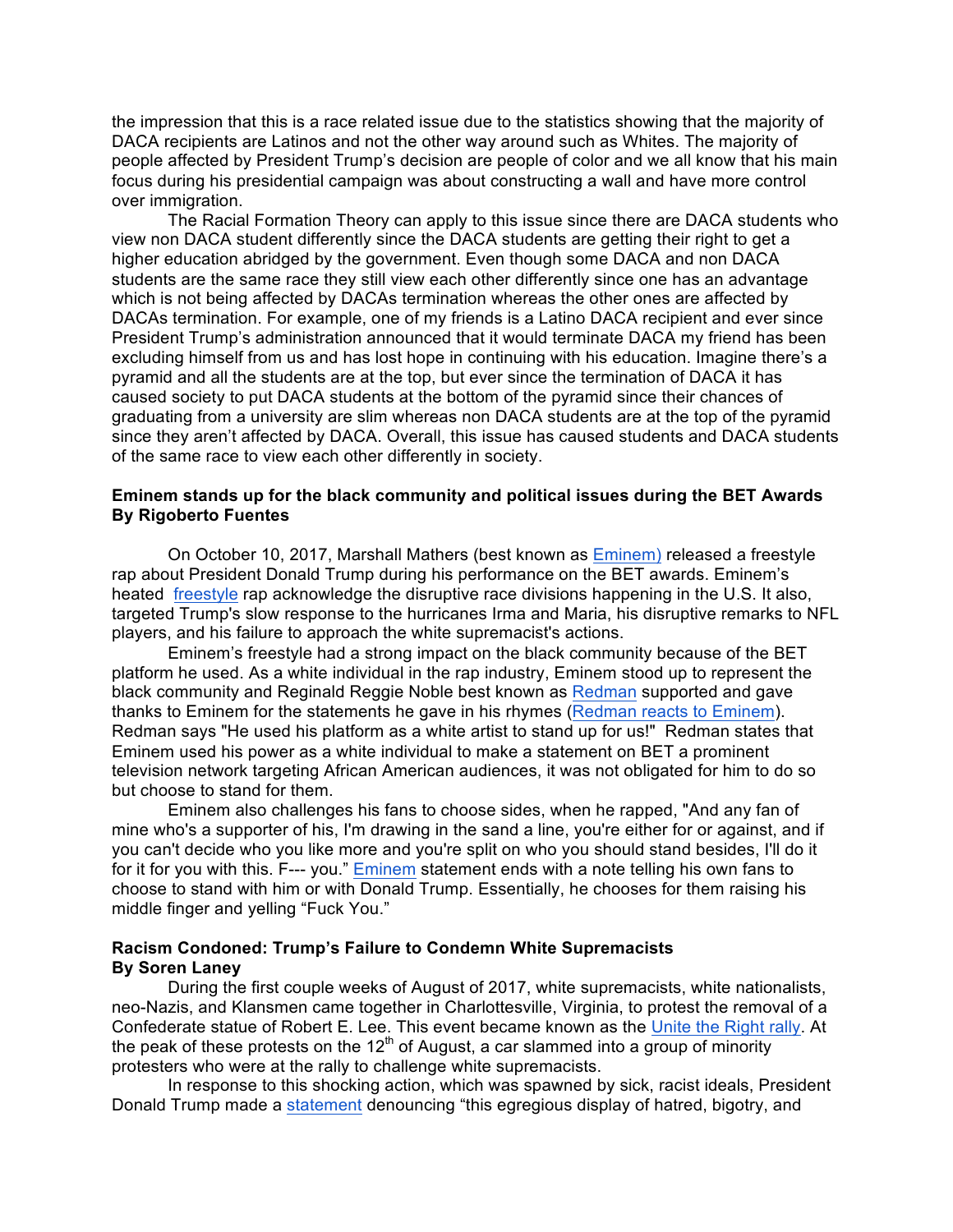violence on many sides". Trump's inability to focus on and specifically condemn the white supremacists and racism that led to unnecessary deaths at the Charlottesville protest shows how little he values the lives of the minority protesters who died. The statements made by the president were said in a way that takes strength away from the minority protesters and instead condemned them alongside the white supremacists.

This kind of treatment coming from the President of the United States has far reaching effects on the way that the public envisions minorities. The words of a United States president hold a great amount of power, and to have a president who chooses to place white supremacists on the same level as minority protesters is immensely damaging to minorities and society as a whole . By comparing the anger felt by these minorities to the hatred being spread by white supremacists, Trump Is false myth that minorities are angry in general, or lack self control. Also, by placing blame on the minority protesters who are already the victims of discrimination, Trump is in turn re-victimizing these minority protesters.

Trump followed up these statements by tweeting that the protesters needed to unite. Unity may sound nice, however, to have a President not only fail to condemn white supremacists by name, but also to call for unity between white supremacists and minority protesters and to place the blame "on many sides", shows how little this president truly cares for the minority protesters, some of whom lost their lives at the hands of an individual who was filled with hatred. This type of response from the President of the United States could be read as a stereotype, which has even more far-reaching effects.

### **A Kneel in the Right Direction By Anthony Velasquez**

From kneeling for the national anthem, to boycotting a visit to the White House, the days of athletes being silenced are over. For years, they have had to stay quiet in fear of losing their job, endorsements, or looking bad to the public. The status quo was for athletes to keep to themselves to avoid scrutiny, however now they are using their platform to bring to light the injustices faced by minorities. We can thank social media such as twitter or other platforms for people to say what's on their mind, rather than do it in front of a bunch of cameras. Being that most of the athletes in America's top sports are minorities, it is fitting for them to speak up in these times of racial injustice.

This leads us to look at this issue through the lens of cultural studies, which investigates ways in which "culture" creates and transforms individual experiences, everyday life, social relations and power. The people in this world oppressing minorities and asking them not to speak up in the media have completely different world views than the people they are oppressing. Minorities have dealt with injustice for their entire lives solely because of the color of their skin or where they were raised. These minorities make up a large part of our sports teams and the fact that they are now rising up to fight for what is right is very significant. Today, it is impossible to watch or follow sports without seeing or hearing our athletes take a stand. A recent development in this issue has been addressed recently, there were rumblings that NFL owners would change the pregame ritual, and keep players inside the locker room during the national anthem in order to stop the kneeling on the field. However, after talks, owners have vowed to donate 89 million dollars over the next few years to African American communities in need. This is a giant step in the right direction and we can thank athlete protests.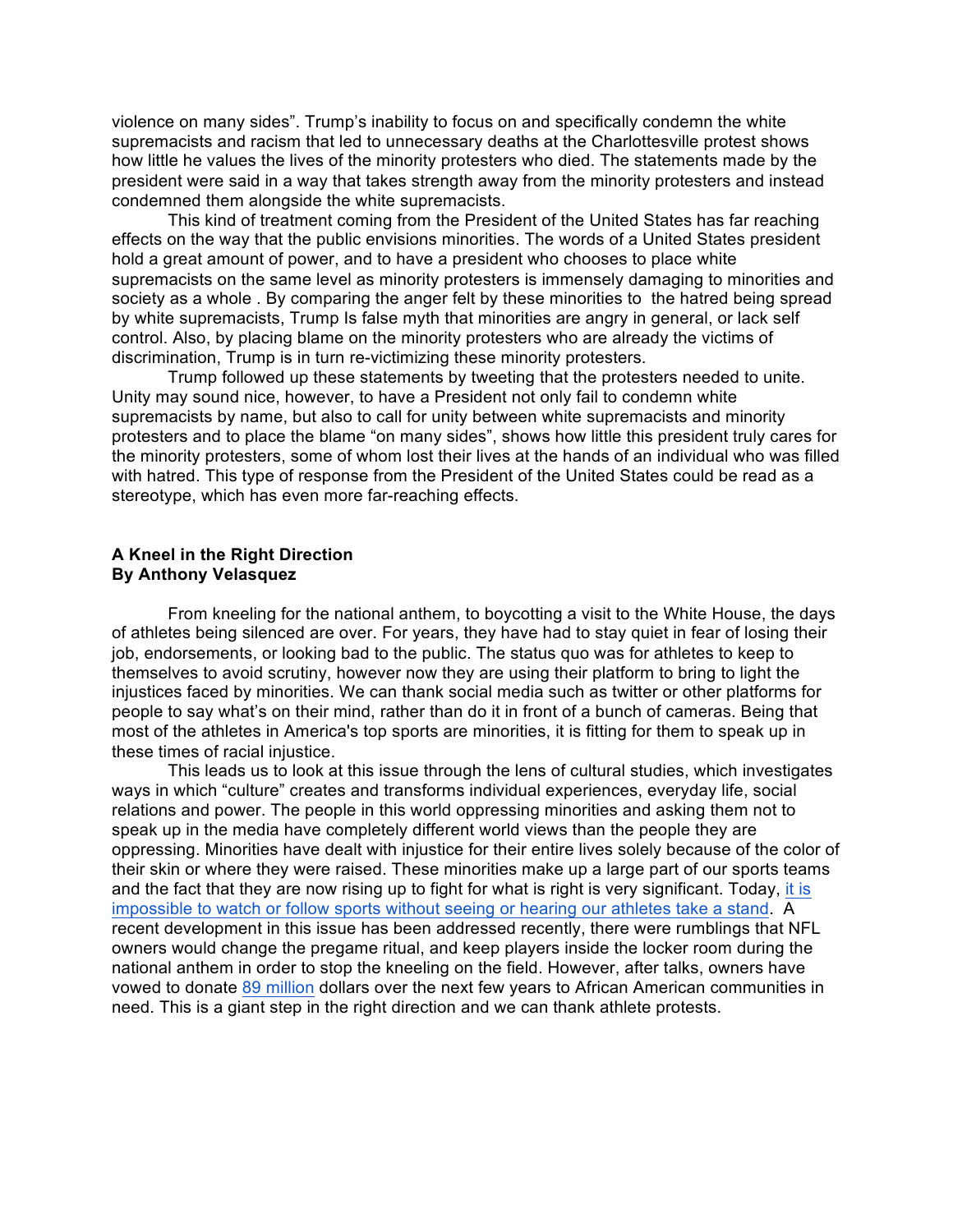### **Is it Difficult to be White in 2017? By Chelsea Boone**

What happens when people who hold the most power, also known as hegemony, in society can't live up to the expectations? Within the media, situations all around the country are brought up on how specific races are stereotyped and discriminated against. And in recent media cases, such as an article from NPR even white Americans feel as if they are being discriminated against. It is possible that in the push for equality amongst the races, has resulted in such a drastic change of power roles.

 NPR takes a more political point of view, describing how Trump catered to the grievances of white Americans who felt like in the media their voices weren't being heard. While the article does talk about a majority of white Americans feeling discriminated against, there is actually a small percentage of them who admit to actually experiencing discrimination. But an example of a white American who feels this way is Tim Hershman, interviewed by NPR who basically said when applying for a job, blacks get the advantage and if you want government help and "you're white, you don't get it. If you're black, you get it". But we need to ask ourselves, is it an issue because white Americans don't have the degree of power in society that they were raised to believe they would have? Maybe we should shift the point of view from looking it from a discriminatory perspective and focus solely on differences between white and black Americans experiences, and the way people mature and develop to make our society.

 If white Americans feel discriminated against but haven't been in situations here they can clearly point out discrimination like their non-white counterparts then should it still matter? The answer is yes, the Trump administration is taking on Affirmative Action in colleges set there for Civil Rights and to allow held back minorities to finally be able to move forward. However it is important to see both points of view. In order to make progress all sides need to be evaluated, so if white Americans feel discriminated against then we should reevaluate rules set in place that may have unintentionally went against them in the attempt to seriously help other discriminated groups.

 Perhaps these white Americans are mistaking feelings of discrimination for the feeling of being ignored by a media they thought would idolize them. On a racial scale white, straight men are said to still hold the most hegemony in America. However, since we're all humans trying to succeed in life and to find contented happiness, also known as Eudaimonia America needs to decide on proper ways to give every person in the country a truly equal opportunity. It's not impractical to consider that if someone can't live up to the status society and media put on them that it could lead to some confused feelings on their part.

 In this game we call life, hegemony has been of great importance and so has the criticism of hegemony in America and reconstructing power roles. In the end, people just want to live their best lives and since everyone's experiences are different we need to all share and learn from one another.

#### **Is ESPN trying to silence a black female anchor?**

Jemele Hill is quickly rising in the ranks as a public figurehead for the sports network ESPN. She co-hosts Sportscenter at 6 p.m. with Michael Smith. She is known for having a firm opinion and is not afraid to publically state it on social media.

ESPN has recently suspended her second violation of ESPN's social media guidelines. Her first offense was publicly criticizing President Donald Trump and characterizing him as a white supremacist. While this caused a lot of backlash and public outcries for her dismissal, ESPN just apologized on her behalf and left the situation alone. Her second offense though involved Jerry Jones owner of the Dallas Cowboys. Jerry Jones stated that any players disrespecting the flag by kneeling during the national anthem would be benched. She retorted: